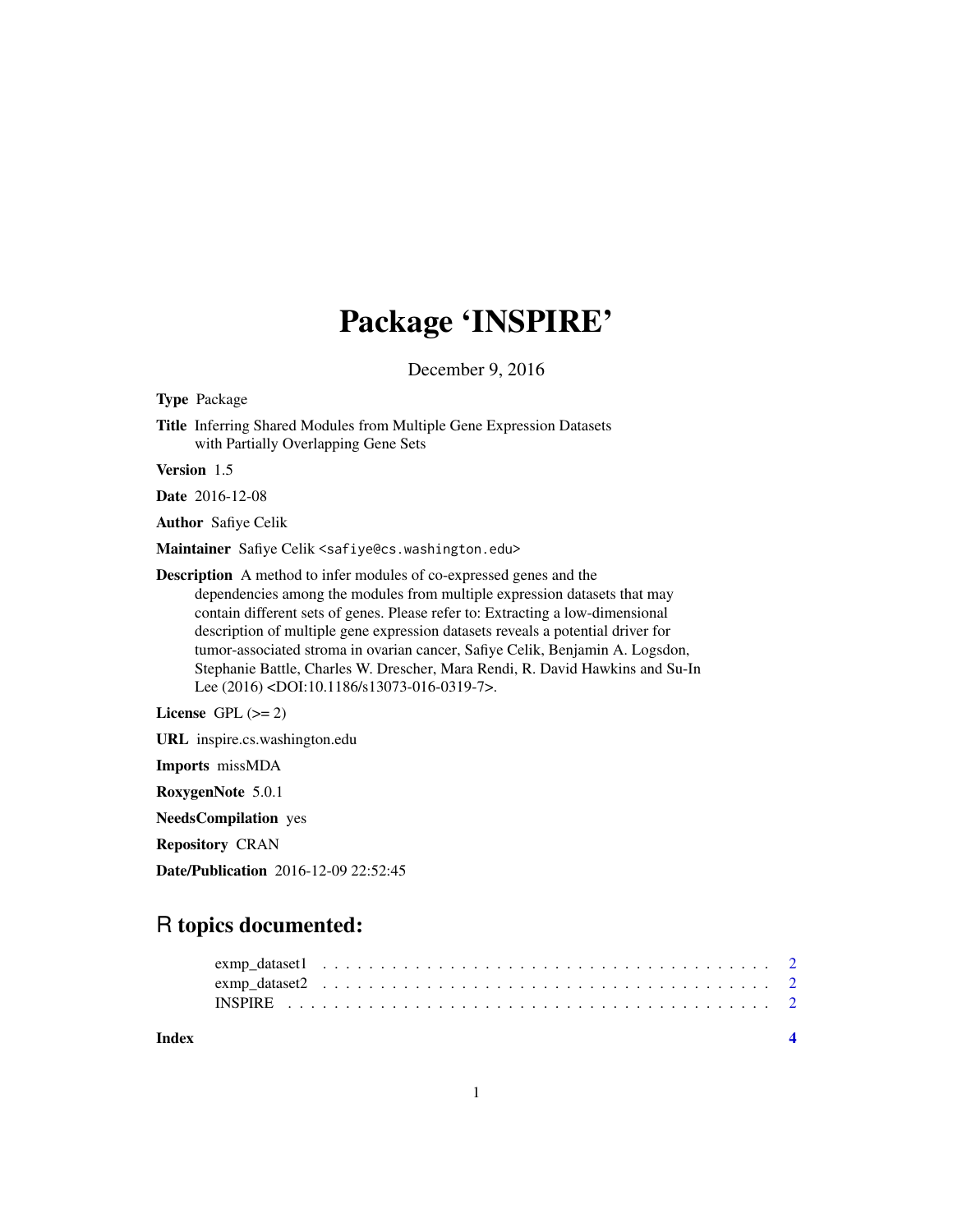<span id="page-1-0"></span>

#### **Description**

This example ovarian cancer dataset contains expression of random half of the genes on the 28 samples from the GSE19829.GPL570 accession in Gene Expression Omnibus. Contains 28 samples (as rows) and 9056 genes (as columns). 4117 of the genes are overlapping with the genes in exmp\_dataset2.

exmp\_dataset2 *Example Gene Expression Dataset-2*

#### Description

This example ovarian cancer dataset contains expression of random half of the genes on the 42 samples from the GSE19829.GPL8300 accession in Gene Expression Omnibus. Contains 42 samples (as rows) and 4165 genes (as columns). 4117 of the genes are overlapping with the genes in exmp\_dataset1.

INSPIRE *Inferring Shared Modules from Multiple Gene Expression Datasets with Partially Overlapping Gene Sets*

#### Description

Takes a list of data matrices, with potentially different number of genes, number of modules, and a penalty parameter, and returns the final assignment of the data points in each dataset to the modules, the values of the module latent variables, and the conditional dependency network among the module latent variables.

#### Usage

```
INSPIRE(datasetlist, mcnt, lambda, printoutput = 0, maxinitKMiter = 100,
maxiter = 100, threshold = 0.01, initseed = 123)
```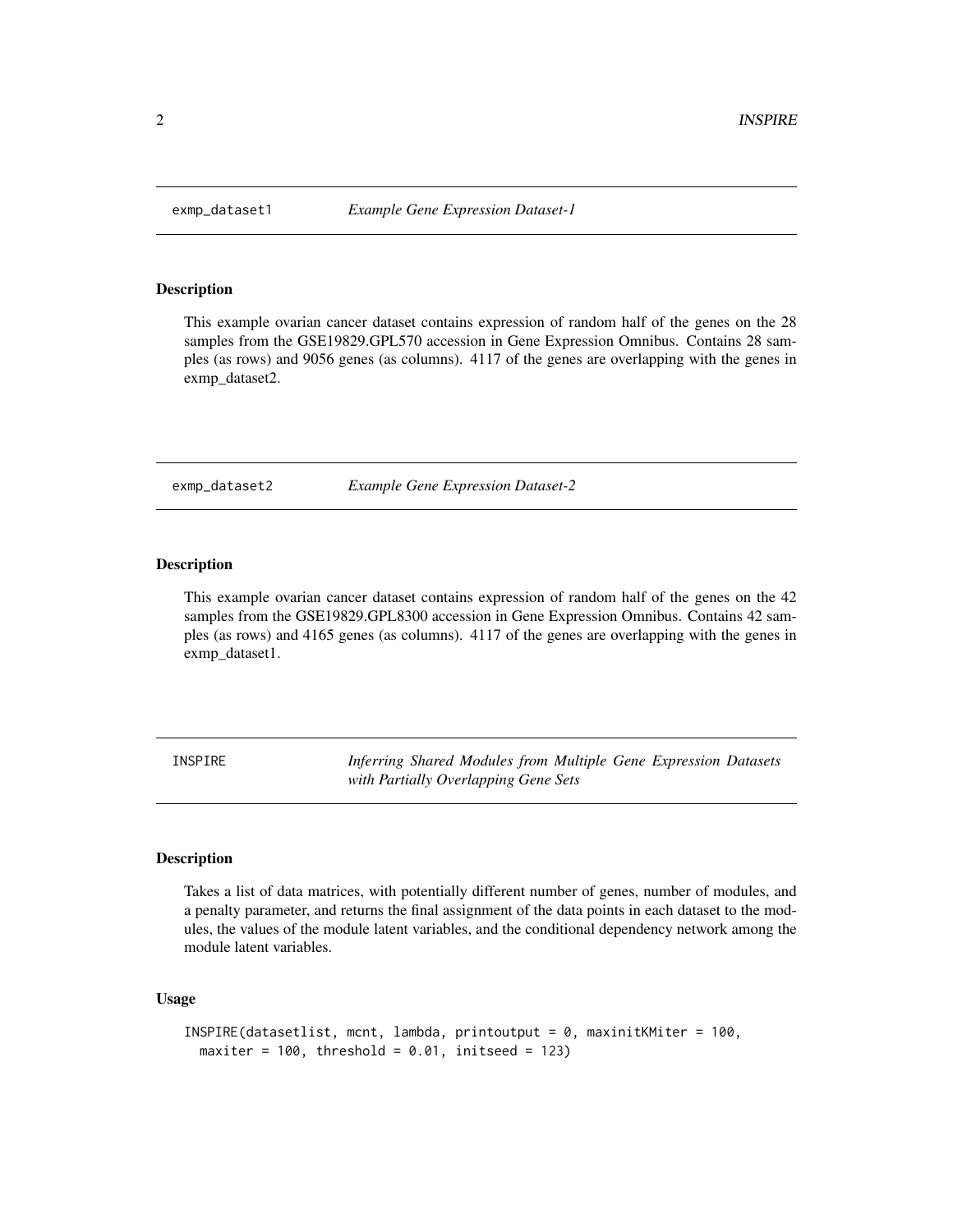#### INSPIRE 3

#### Arguments

| datasetlist   | A list of gene expression matrices of size $n_i$ x $p_i$ where rows represent samples<br>and columns represent genes for each dataset i. This can be created by using the<br>list() command, e.g., list(dataset1, dataset2, dataset3) |
|---------------|---------------------------------------------------------------------------------------------------------------------------------------------------------------------------------------------------------------------------------------|
| mcnt          | A positive integer representing the number of modules to learn from the data                                                                                                                                                          |
| lambda        | A penalty parameter that regularizes the estimated precision matrix representing<br>the conditional dependencies among the modules                                                                                                    |
| printoutput   | 0 or 1 representing whether the progress of the algorithm should be displayed (0<br>means no display which is the default)                                                                                                            |
| maxinitKMiter | Maximum number of K-means iterations performed to initialize the parameters<br>(the default is 100 iterations)                                                                                                                        |
| maxiter       | Maximum number of INSPIRE iterations performed to update the parameters<br>(the default is 100 iterations)                                                                                                                            |
| threshold     | Convergence threshold measured as the relative change in the sum of the el-<br>ements of the estimated precision matrices in two consecutive iterations (the<br>default is $10^{\circ}$ -2)                                           |
| initseed      | The random seed set right before the K-means call which is performed to ini-<br>tialize the parameters                                                                                                                                |

## Value

|       | A matrix of size (sum $\pi$ ) x mont representing the inferred latent variables (the<br>low-dimensional representation - or LDR - of the data) |
|-------|------------------------------------------------------------------------------------------------------------------------------------------------|
| Z.    | A list of vectors of size p i representing the learned assignment of each of the<br>genes in each dataset i to one of mont modules             |
| theta | Estimated precision matrix of size ment x ment representing the conditional<br>dependencies among the modules                                  |

## Examples

## Not run: library(INSPIRE) mcnt = 90 #module size lambda = .1 #penalty parameter to induce sparsity # download two real gene expression datasets, where the rows are genes and columns are samples data('two\_example\_datasets') # log-normalize, and standardize each dataset res = INSPIRE(list(scale(log(exmp\_dataset1)), scale(log(exmp\_dataset2))), mcnt, lambda)

## End(Not run)